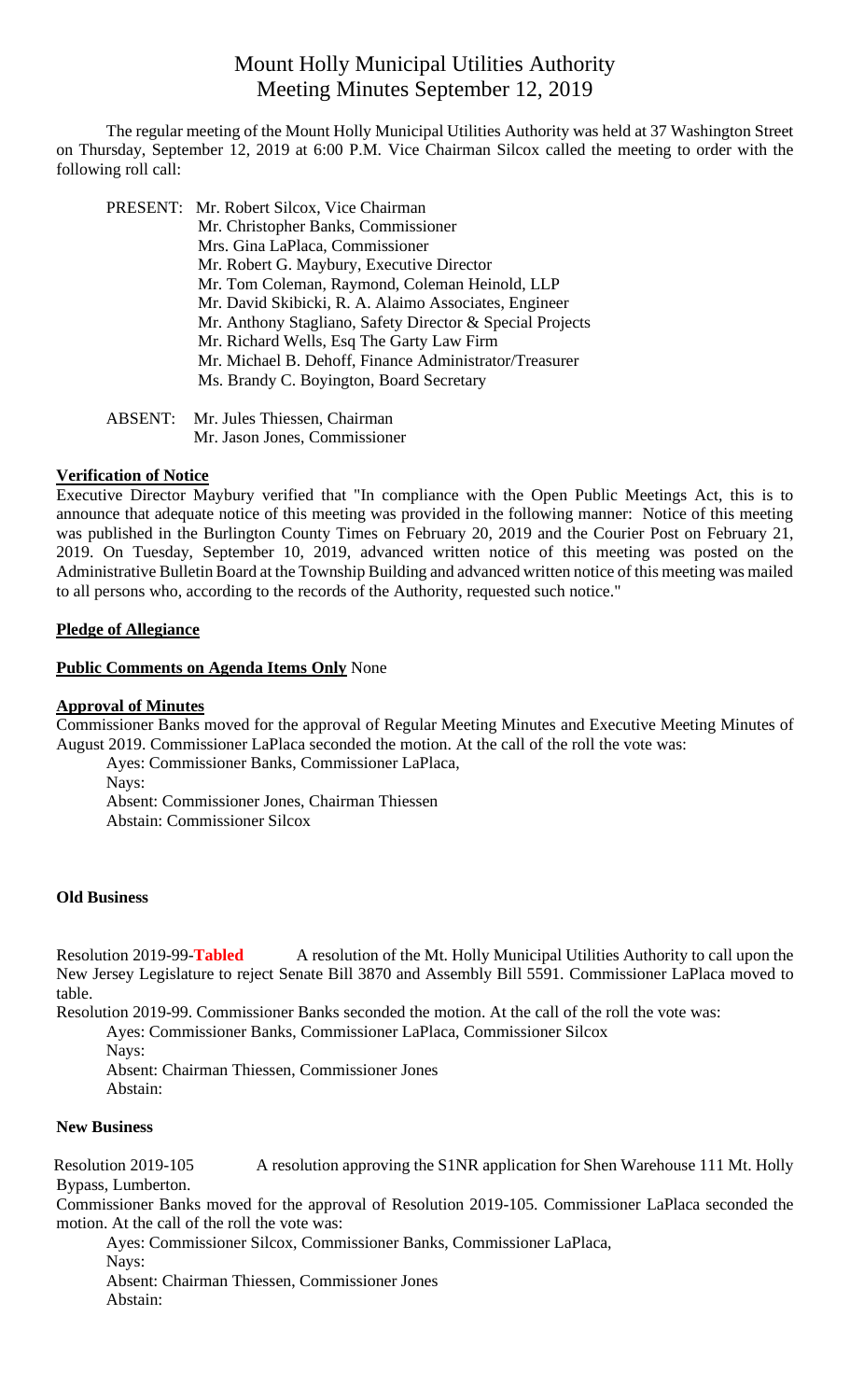Resolution 2019-106 A resolution approving the S2 application for Shen Warehouse 111 Mt. Holly Bypass, Lumberton.

Commissioner Banks moved for the approval of Resolution 2019-106. Commissioner LaPlaca seconded the motion. At the call of the roll the vote was:

Ayes: Commissioner Silcox, Commissioner Banks, Commissioner LaPlaca, Nays: Absent: Chairman Thiessen, Commissioner Jones Abstain:

Resolution 2019-107 A resolution awarding the Polymer contract. Commissioner Banks moved for the approval of Resolution 2019-107. Commissioner LaPlaca seconded the motion. At the call of the roll the vote was:

Ayes: Commissioner Silcox, Commissioner Banks, Commissioner LaPlaca, Nays: Absent: Chairman Thiessen, Commissioner Jones Abstain:

Resolution 2019-108 A resolution approving the contract extension for Bioxide with Evoqua Water Technologies.

Commissioner LaPlaca moved for the approval of Resolutions 2019-108. Commissioner Banks seconded the motion. At the call of the roll the vote was:

Ayes: Commissioner Silcox, Commissioner Banks, Commissioner LaPlaca, Nays: Absent: Chairman Thiessen, Commissioner Jones Abstain:

Resolution 2019-109 A resolution approving the contract extension for Magnesium Hydroxide with Coburn Chemicals.

Commissioner Banks moved for the approval of Resolution 2019-109. Commissioner LaPlaca seconded the motion. At the call of the roll the vote was:

Ayes: Commissioner Silcox, Commissioner Banks, Commissioner LaPlaca, Nays:

Absent: Chairman Thiessen, Commissioner Jones

Abstain:

Resolution 2019-110 A resolution approving the contract extension for Peracetic Acid with Proxy Chem.

Commissioner Banks moved for the approval of Resolution 2019-110. Commissioner LaPlaca seconded the motion. At the call of the roll the vote was:

Ayes: Commissioner Silcox, Commissioner Banks, Commissioner LaPlaca, Navs: Absent: Chairman Thiessen, Commissioner Jones Abstain:

\*Resolution 2019-111 A resolution authorizing Tri-Jay Systems as a proprietary service for the Peracetic Acid Chemical feed system.

Commissioner Banks moved for the approval of Resolutions 2019-111. Commissioner LaPlaca seconded the motion. At the call of the roll the vote was:

Ayes: Commissioner Silcox, Commissioner Banks, Commissioner LaPlaca, Nays:

Absent: Chairman Thiessen, Commissioner Jones Abstain: